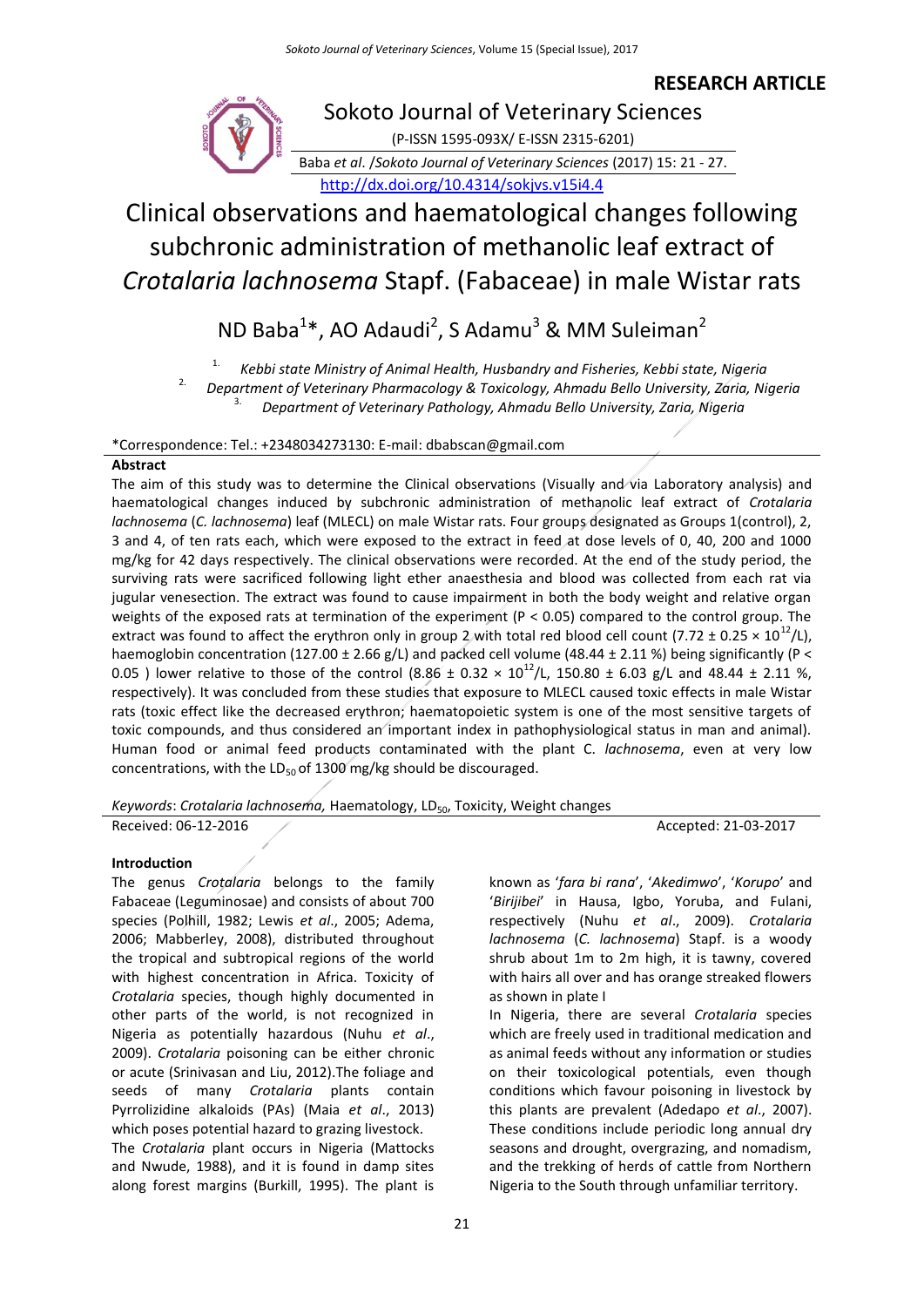

**Plate I**: *Crotalaria lachnosema* growing in farmland along Ahmadu Bello University streams in Zaria, Nigeria

Despite the reported potential hazards posed by the PAs containing plants worldwide, and in Nigeria, there is dearth of information on cases of the disease condition in Nigeria (Pieters & Vietinck, 1991; Omojokun, 2013). This may be due to lack of knowledge on the clinicopathological presentations of the disease (In domestic animals, syndromes such as sluggishness, weakness, loss of appetite, wasting, ascites, jaundice, photosensitization and behavioural abnormalities associated with PAs poisoning are related to hepatic insufficiency (Keeler *et al*., 1978).

## **Materials and Methods**

## *Test animals*

Forty male Wistar rats, 10 to 14 weeks old (mean weight  $\pm$  SEM of 149  $\pm$  4.7 g) were raised in the Animal house of the Department of Pharmacology and Toxicology, Faculty of Veterinary Medicine, Ahmadu Bello University, Zaria. They were fed with commercial grower poultry feed, maize offal and groundnut  $\ell$  cake at a ratio of 4: 2: 1 respectively; this is the established nutritional requirement of white rats used in the Faculty of Veterinary Medicine, Ahmadu Bello University, Zaria.

Water was provided *ad libitum*. The rats were kept in metal cages with sawdust used as bedding and changed when needed. Rats were identified by paint marks on their tails.

## *Crotalaria lachnosema, collection and identification*

Both the fresh leaves and meristem of *C. lachnosema* Stapf (Plate I) were collected around farmlands in Samaru area of Zaria. The plant was identified, confirmed and authenticated with a

voucher botanical number 1885 at the Herbarium section of the Department of Biological Science, Ahmadu Bello University, Zaria. The sample was air dried in the Laboratory to a constant weight and pulverized using a Laboratory milling machine (5 mm sieve mesh). The ground leaves were stored in a black polythene bags under room temperature.

### *Plant extraction*

The extraction ((95% methanol in soxhlet apparatus for 12 hours of the plant material was conducted according to the method described by Mattocks & Nwude (1988).

#### *Phytochemical determination*

Identification of alkaloid and other phytoconstituents in the plant extract was done by qualitative analysis using appropriate reagents as described by Trease & Evans

(1983) and Nash *et al.* (1992). The LD<sub>50</sub> value was 1300 mg/kg, while the doses used was the maximum tolerated dose (MTD) which was 1000 mg/kg and two lower doses;  $1/5^{th}$  of MTD and  $1/25^{th}$  of MTD, with the lowest dose being a predicted no effect level (Adaudi, 2005).

## *Subchronic toxicity study*

The subchronic toxicity study was conducted for 6 weeks (42 days), as described by WHO (1978), Wester *et al*. (1986) and Barros *et al*. (2005). Four groups of male Wistar rats consisting of 10 rats per dose levels were used for the toxicity testing. The crude MLECL was added to the feed in a uniform mixture of selected doses from acute toxicity study as described by Adaudi (2005) and OECD (2010). The selected doses 40, 200 and 1000 (in mg) of extract per kilogram feed was fed to groups 2, 3 and 4 rats, respectively, while the standard feed formulation (which is the untreated control) was fed to group 1. The rats were weighed weekly throughout the study period, also the feed and water consumption were recorded for each group. The dose used was the maximum tolerated dose (MTD) and two lower doses, of 0.2 MTD and 0.04 MTD with the lowest dose being a predicted no effect level (Adaudi, 2005). The observed and recorded end points of the test included: feed intake, water consumption, weight changes, clinical signs, target organ toxicity and hematology.

# *Evaluation of feed and water intake and body weight changes*

The feed intake and the body weight of rats were estimated using digital-weighing scale ( $QE - 400$ ). A known amount of feed (X gram) was given to the rats, and the feed consumed (Y gram) was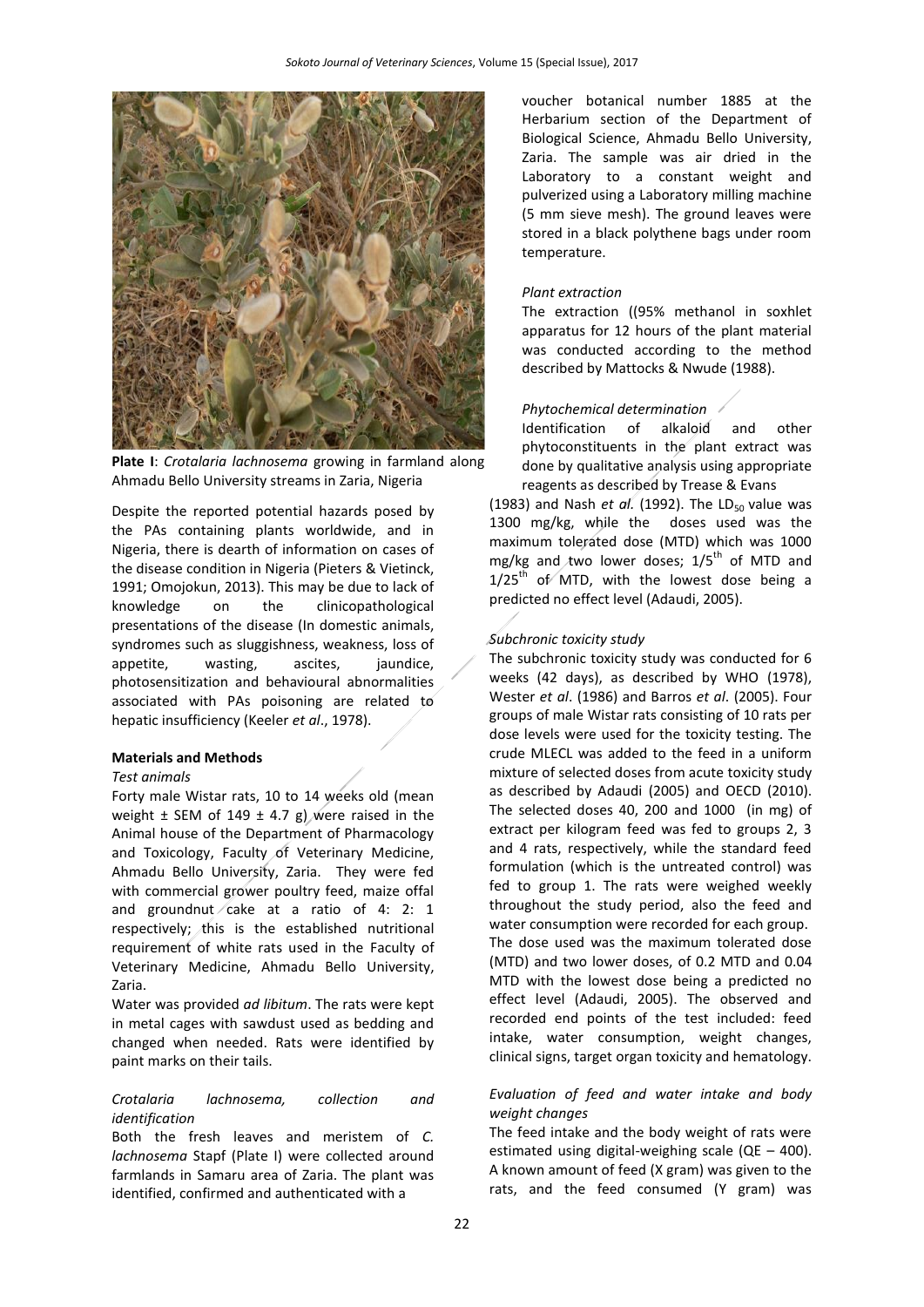calculated by subtracting the amount of the left over feed (Z gram) from the X gram as follows: Y  $gram = X - Z$ .

The water consumption was determined in a similar fashion using a calibrated (millilitres) rat drinker. Similarly, the body weight changes were determined. A container was placed on the weighing scale and set at zero reading. The rat was placed inside the container, allowed to stabilize, and the readings were taken (grams).

#### *Evaluation of hematological parameters*

At the end of the study period, the surviving rats were sacrificed following light ether anaesthesia and 1 ml of blood was collected from each rat via jugular venesection into heparinized sample bottles for determination of hematological parameters such as packed cell volume (PCV), hemoglobin (Hb), red blood cell (RBC) and total leucocyte counts, using auto hematology analyzer (SHENZHEM MINDRAY; BC-3200) at the Department of Chemical Pathology, Ahmadu Bello University Teaching Hospital, Zaria, Nigeria.

## *Data analysis*

Data was expressed as mean ± standard deviation. The data was subjected to analysis of variance (ANOVA) followed by Tukey's post hoc test for comparisons using Graphpad prism Version 4.0 for windows (Graphpad Software April 2003, San Diego, CA, USA). Values of  $p < 0.05$  were considered significant.

The data were presented in tables, figures and



**Figure 1:** Exposure of Wistar rats to MLECL causes significant decrease (p<0.05) in feed intakeat dose level of 40 mg/kg extract at week 5

plates.

#### **Results**

#### *Test Plant Preparation, Extraction and Yield*

The weight of the ground leaves of *Crotalaria lachnosema* was 800 gram from a freshly collected sample of 2269 gram. The crude methanolic soxhlet extract obtained from this was 118.48 gram with a percentage yield of 14.81 %.

## *Phytochemical qualitative determination*

The phytochemical qualitative analysis revealed that the crude methanolic leaf extract of *C. lachnosema* contained alkaloids (Mayer's and Dragendorff's tests), carbohydrates (Molisch's test), cardiac glycosides (Kella-killiani test), flavonoids (Sodium hydroxide test), saponins (Frothing test), steroids and triterpenes (Lieberman-Burchards test), and tannins (Ferric chloride test).

## *Clinical signs of toxicity*

Rats treated subchronically manifested signs of diarrhea and rough hair coat.

#### *Effect of crude MLECL on feed intake*

Figure I shows the result of feed consumption of rats exposed to 0, 40, 200, and 1000 mg extract of *C. lachnosema* per kg feed. There was significant (p˂0.05) reductions in feed intake of group 2 (40 mg/kg) rats at week 5, when compared to the control group.

## *Effect of crude MLECL on water intake*

Figure II shows the result of weekly oral water (milliliters) intake by male Wistar rats exposed to crude MLECL at 0, 40, 200, and 1000 mg extract per kg feed for 6 weeks. There were significant (p˂0.05) reductions in the water intake recorded for all the treated groups at weeks 2 and 5.

# *Effect of methanolic leaf extract of Crotalaria lachnosema (MLECL) on weekly body weight*

Figure IIIa shows the effect of exposure to 0, 40, 200, and 1000 mg/kg crude methanolic leaf extract of *Crotalaria lachnosema* (MLECL) on the mean weekly body weights of rats for 6 weeks. There were significant (p˂0.05) reductions in the mean body weights of treated rats in groups 2 (40 mg/kg) during weeks 2, 3 and 5 of exposure. The rats treated at 200 mg/kg showed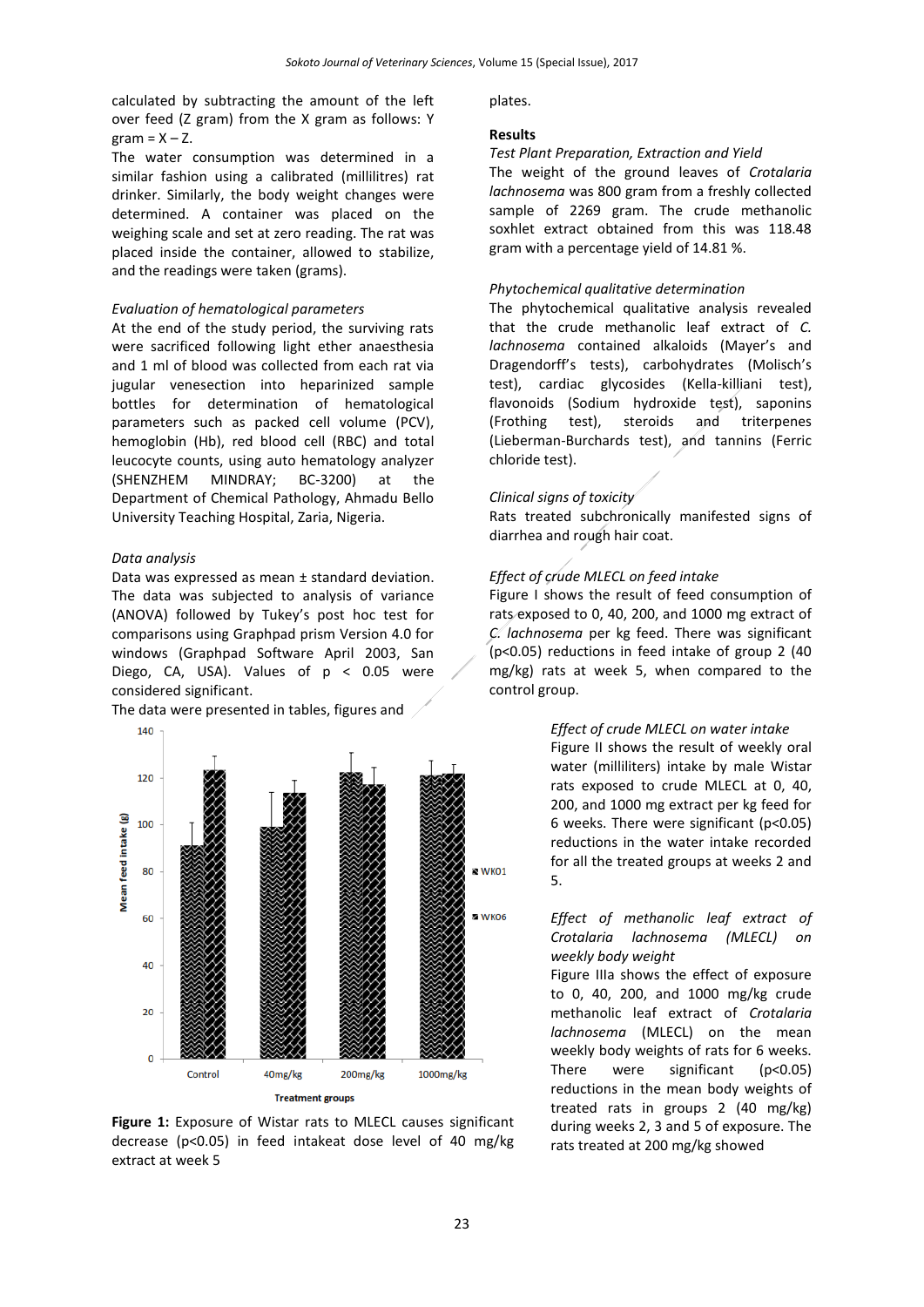significant (p˂0.05) reductions in the mean body weight at weeks 2 and 4. The rats treated at 1000 mg/kg (group 4) showed significant (p˂0.05) reductions in the mean body weight at weeks 1 and 4.

# *Effect of MLECL on the body weight for 6 weeks*

Figure IV shows the effect of rats exposed to: 0, 40, 200, and 1000 mg/kg crude MLECL on feed. The mean differences in body weights of rats for 6 weeks, caused significant (p˂0.05) reductions in the body weights of treated rats with the highest reductions recorded for group 4 (1000 mg/kg).

# *Effect of crude MLECL on relative organ weight ratio*

Figure V shows significant differences between control values and extracts of *C. lachnosema* exposed for 6 weeks periods. There were significant (p˂0.05) reduction in the weights of liver, kidneys, and heart of the treated groups, with the highest reduction in the relative organ body weight ratio recorded for group 2 (40 mg/kg) rats for both liver and kidneys and group 4(1000 mg/kg) rats for the heart.

# *Effect of crude MLECL on haematological parameters*

Table 1 shows non-significant (p>0.05) differences in White blood cell (WBC), mean corpuscular volume (MCV), mean cell hemoglobin (MCH), mean cell hemoglobin concentration (MCHC) and platelet (PLT) values in all the treated groups as compared to the control values at the end of 6 weeks toxicity study. However, there were significant (p˂0.05) reductions in RBC, Hb, and PCV indices for group 2 (40mg/kg) rats as compared to the control values.

## **Discussion**

Phytotoxicological studies have always been considered vital prior to plant usage

for foods, cosmetic and medicine; bearing in mind that plants are often consumed indiscriminately without resort to the potential side effects which could vary from mild, moderate, and severe to life threatening (WHO, 2000). The present toxicity studies of absolute methanolic leaf extract of *Crotalaria lachnosema* Stapf. (MLECL) wereevaluated in male Wistar rats using clinical signs, weight changes and haematological parameters.



**Figure II:** Treatment of Wistar rats with MLECL caused significant decreases (p<0.05) in water consumption at dose levels of 40, 200 and 1000 mg/kg respectively at weeks 2 and 5



**Figure III:** MLECL exposure to rats shows significant decrease (p<0.05) in undulating pattern of weekly mean body weight changes of all the extract treated groups

> There were no significant differences (inconsequential) in feed and water consumption in the control and treated groups of rats during the test period. Rats exposed to 40 mg crude MLECL per kilogram feed showed very significant decrease in mean body weight in week 2, followed by a significant body weight increase in week 3. Similarly, rats exposed to 200 mg MLECL / kg feed also had a significant decrease in body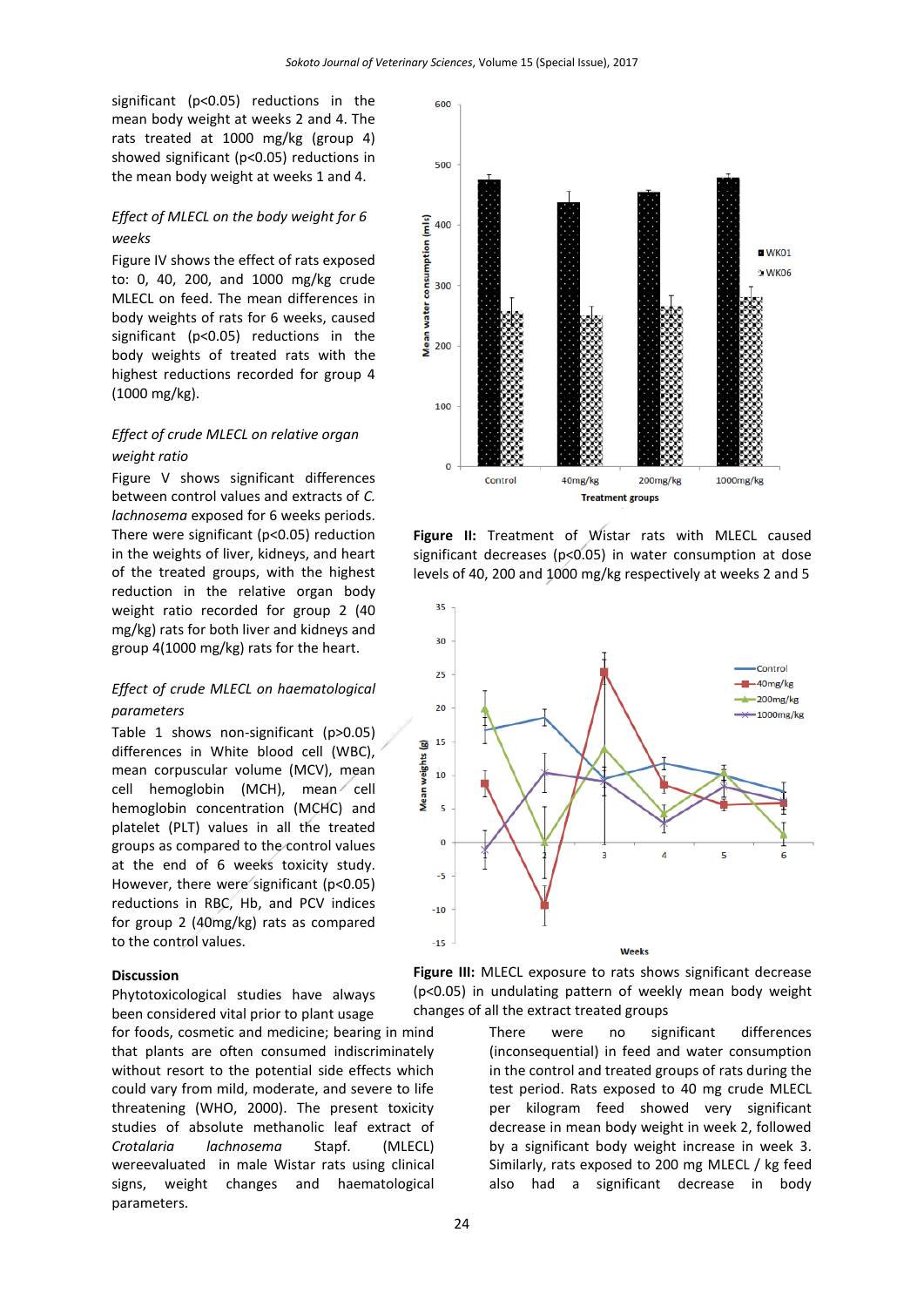weight in Similarly, rats exposed to 200 mg MLECL / kg feed also had a significant decrease in body weight in week 2, and an increase in week 3. There were no significant decrease in body weights for rats exposed to 1000 mg MLECL / kg feed in weeks 2 and 3. In weeks 4, 5 and 6, the body weights of the treated rats did not change significantly compred to that of the control. The observations that 40 mg and 200mg MLECL caused pronounced decrease in body weights when compared to the 1000 mg dosed group, could be due to a nucleotoxic effects of the low dose alkylating agent pyrrolizidine alkaloid content of the MLECL. In alkylating agents like plants containing PAs, at high dose levels the repair processes would have started or the subject would have died.

The increase in body weight in week 3 observed could be explained by repair process on DNA nucleic damage by the third week.

Similarly, the differences in feed and water consumption in week 2 at the dose of 40 and 200 mg/kg respectively may probably be related in part to differences in hepatic metabolism (Conney *et al*., 1965). Food consumption per unit body weight decreases, as the adult animal gets older (WHO, 1978). Body weight changes serves as a sensitive indication of the general health status of test agents (Adaudi, 2005).

The subchronic oral exposure of rats to MLECL over the period of 6 weeks had shown significant decreases in the body weights of MLECL exposed groups of rats. This outcome suggests that the extract could be having weight losing effect as also observed with significant (p˂0.05) decreases in relative weights of liver, kidneys and heart in the extract-exposed groups. Pyrrolizidine alkaloids are known to exhibit radiomimetic, nucleotoxic, cytotoxic and carcinogenic effects. The application of dose response data obtained for such agents on studies of their effects on individual cells and also on whole animals and man do not yet have an adequate explanation for their modes of action (BEIR, 1980). PAs are alkylating agent hence manifesting their toxic effects even at very low level. As at present, only theoretical approaches have been used primarily to develop some understanding of the effects of low doses of radiation and cytotoxic alkylating agents. In the present studies, the low level doses effects of *C.lachnosema* Stapf. extract on



**Figure IV:** Treatment of Wistar rats with MLECL causes significant reduction (p<0.05) with resultant highest reduction at 1000 mg/kg of extract



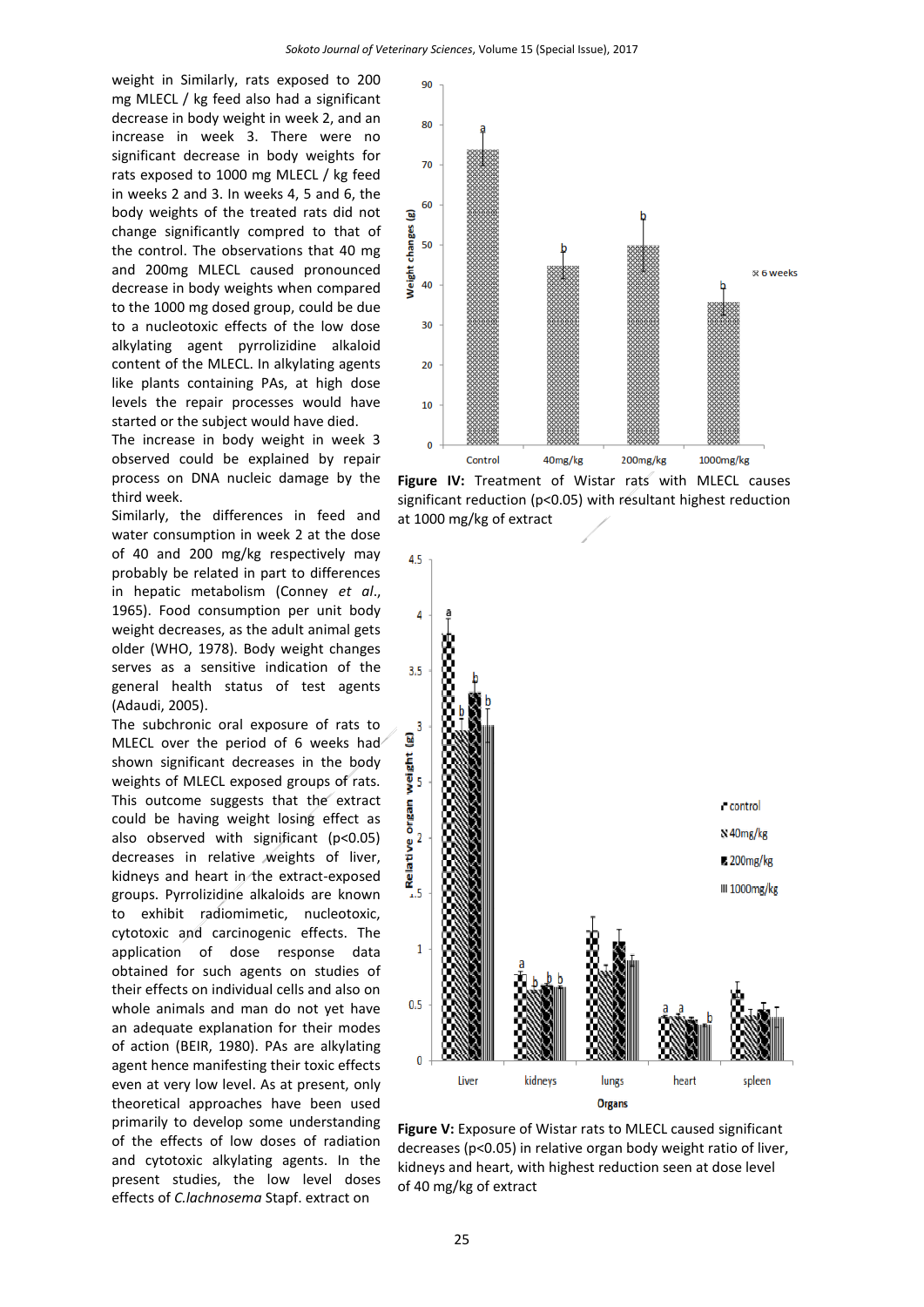**Table 1**: Effects of crude MLECL on Mean ± SD haematological parameters of male Wistar rats exposed to crude MLECL, n=5

|                         |                               |                                | Treatment groups  |                  |
|-------------------------|-------------------------------|--------------------------------|-------------------|------------------|
| Parameters              | Control                       | 40 <sub>mg/kg</sub>            | $200$ mg/kg       | $1000$ mg/kg     |
| WBC ( $\times 10^9$ /L) | 13.84±1.90                    | $11.52 \pm 3.61$               | $10.70 \pm 3.37$  | $10.80 \pm 3.35$ |
| RBC $(x10^{12}/L)$      | $8.86 \pm 0.72$ <sup>a</sup>  | $7.72 \pm 0.57^b$              | $8.23 \pm 0.26$   | $8.57 \pm 0.56$  |
| Hb(g/L)                 | $150.80 \pm 13.48^a$          | $127.00 \pm 7.23$ <sup>b</sup> | $136.00 \pm 7.11$ | 139.60±5.96      |
| <b>PCV (%)</b>          | $48.44 \pm 4.72$ <sup>a</sup> | $40.44 \pm 2.48$ <sup>p</sup>  | 44.06±1.69        | 44.40±2.54       |
| MCV (fL)                | 54.70±1.16                    | $52.54 \pm 2.64$               | 53.66±2.44        | $51.94 \pm 3.23$ |
| MCH (pg)                | 16.96±0.30                    | $16.42 \pm 0.57$               | 16.48±0.81        | $16.28 \pm 1.13$ |
| MCHC (g/L)              | 311.00±5.79                   | 313.80±6.06                    | 308.20±10.66      | 314.20±6.76      |
| PLT $(x10^9/L)$         | 575.80±43.58                  | 623.60±173.80                  | 614.80±173.80     | 614.80±94.89     |

Means with the similar superscripts (a, b) within a row are not significantly different ( $p > 0.05$ ); Tukey's post hoc test

the target organs; liver and kidneys, fits into this anomalous effects of radiomimetic agents (BEIR, 1980). The functional expression of observation or data relevant to risk at very low doses, express upward positive effect at low doses and downward negative effect at high doses (that is sigmoidal) for cell-killing effect (BEIR, 1980). This could also be attributed to perhaps organs damage by the toxins resulting in inflammatory processes and fibrosis, leading to eventual shrinkage and weight loss. However literature has shown that; typically, pyrrolizidine alkaloids intoxication is accompanied by hepatic fibrosis, biliary proliferation, and to some circumstances nodular regeneration of parenchyma (McGavin and Zachary, 2007). In this study, rats fed with the extract; a pyrrolizidine alkaloid in *Crotalaria* species causes hepatotoxicity, and increased reduction in body weight. Conversely, literatures have shown that, rats fed with monocrotaline, a pyrrolizidine alkaloid in *Crotalaria* species causes hepatotoxicity, and increased reduction in body weight (Mingatto *et al*., 2008). Thus, the presence of pyrrolizidine alkaloids in MLECL alone and/or in combination with the clinical signs like initial restlessness, diarrhea, and later weakness following feed exposure of the extract could justify for the weight losing effect of MLECL.

Proceeding daily oral exposure of rats to MLECL in feed for 6 weeks, there were significant decrease in hematological parameters such as red blood

# **References**

- Adaudi AO (2005). Studies on the toxicity and some pharmacological properties of methanolic extract of *Tephrosia vogelii* Hook (Fabaceae). PhD thesis, Department of Pharmacology and Therapeutics, Faculty of Pharmaceutical Sciences, Ahmadu Bello University, Zaria. Pp 174.
- Adedapo AA, Abatan MO & Olorunsogo OO (2007). Effects of some plants of the spunge family on the haematological and biochemical parameters of rats. *Veterinary Archives*, **77**(1): 29-38.

cell, hemoglobin, and hematocrit counts of group 2 rats ((40 mg/kg)) when compared to the control, without significant alterations to all other measured hematological parameters at the dose of 40, 200 and 1000 mg MLECL respectively. This observation strongly suggests that MLECL could have depressant effect on the red cell lines in the bone marrow inhibiting haematopoietic activity (Radiomimetic pyrrolizidine alkaloids are nucleotoxic at low doses and cytotoxic at high doses (Biological Effects of Ionizing Radiation (BEIR), 1980)). The hematopoietic system is one of the most sensitive targets of toxic compounds and it is thus considered an important index of pathophysiological status in man and animals (Feldman *et al*., 2000; Adeneye *et al*., 2006). Also, hematological parameters provide vital information regarding the status of bone marrow activity and intravascular effects such as hemolysis and anaemia (Voigt, 2000).

In conclusion, subchronic exposure induced deleterious effects on body weights and haematological parameters. The observation that low level of MLECL is very toxic at low level is responsible for rating PAs in *C. lachnosema* as a very hazardous plant toxin known to man and animals. The probable daily intake of pyrrolizidine alkaloids contaminated food and feed should be investigated. Herbal medicinal products containing toxic pyrrolizidine alkaloids (even at lower levels) should be regarded as very hazardous.

- Adema F (2006). Notes on Malaysian Fabaceae (Leguminosae -Papilionoideae): The genus *Crotalaria*. *Blumea*, **51** (2): 309–332.
- Adeneye AA, Ajagbonna OP, Adeleke TI &Bello SO (2006). Preliminary toxicity and phytochemical studies of the stem bark aqueous extract of *Musanga cecropioides* in rats. *Journal of Ethnopharmacology*, **105**(3): 374-379.
- Barros S, Ropke CD, Sawada TCH, Silva VVD, Pereira SMM & Barros SBDM (2005). Assessment of acute and subchronic oral